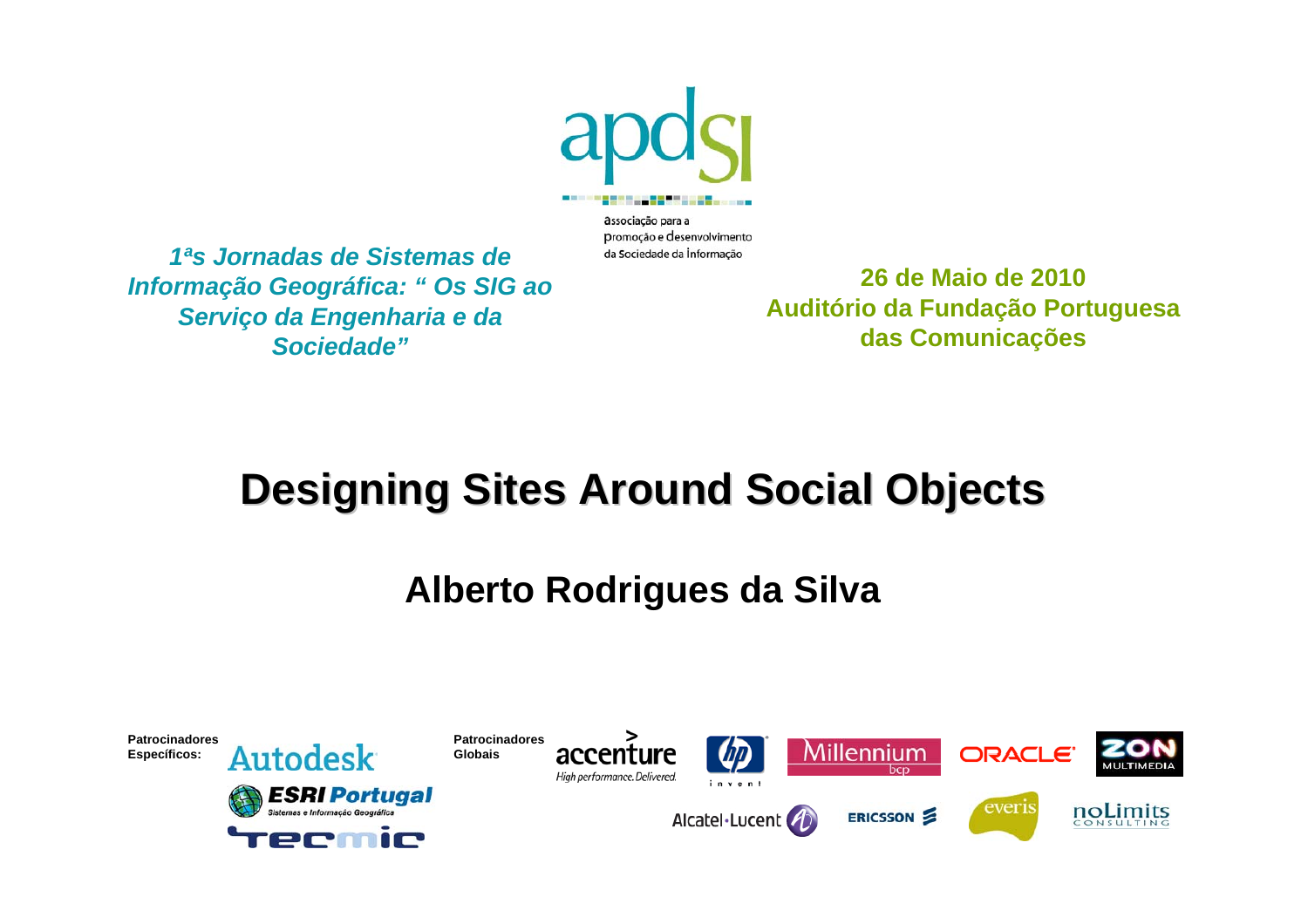

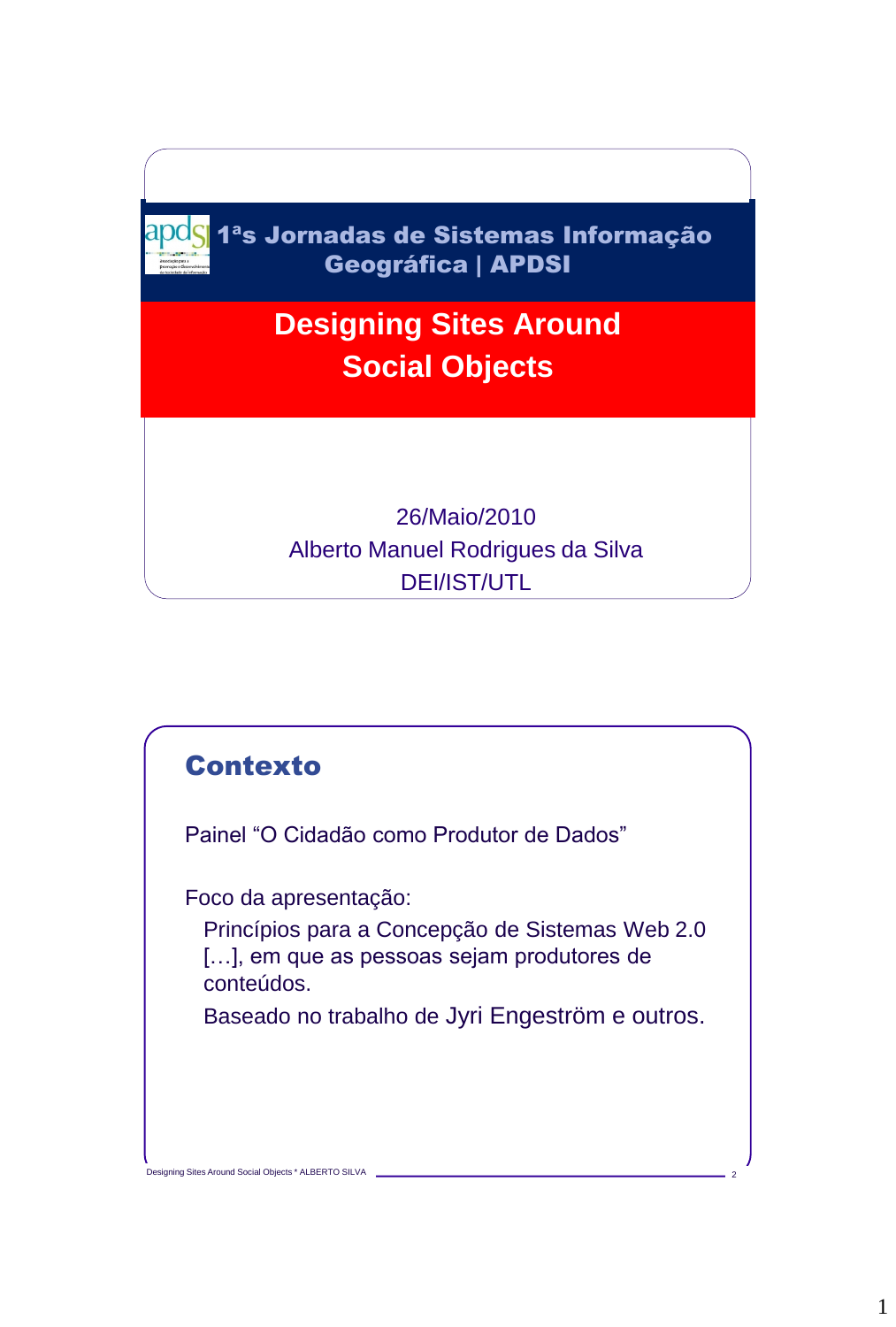



Designing Sites Around Social Objects \* ALBERTO SILVA 4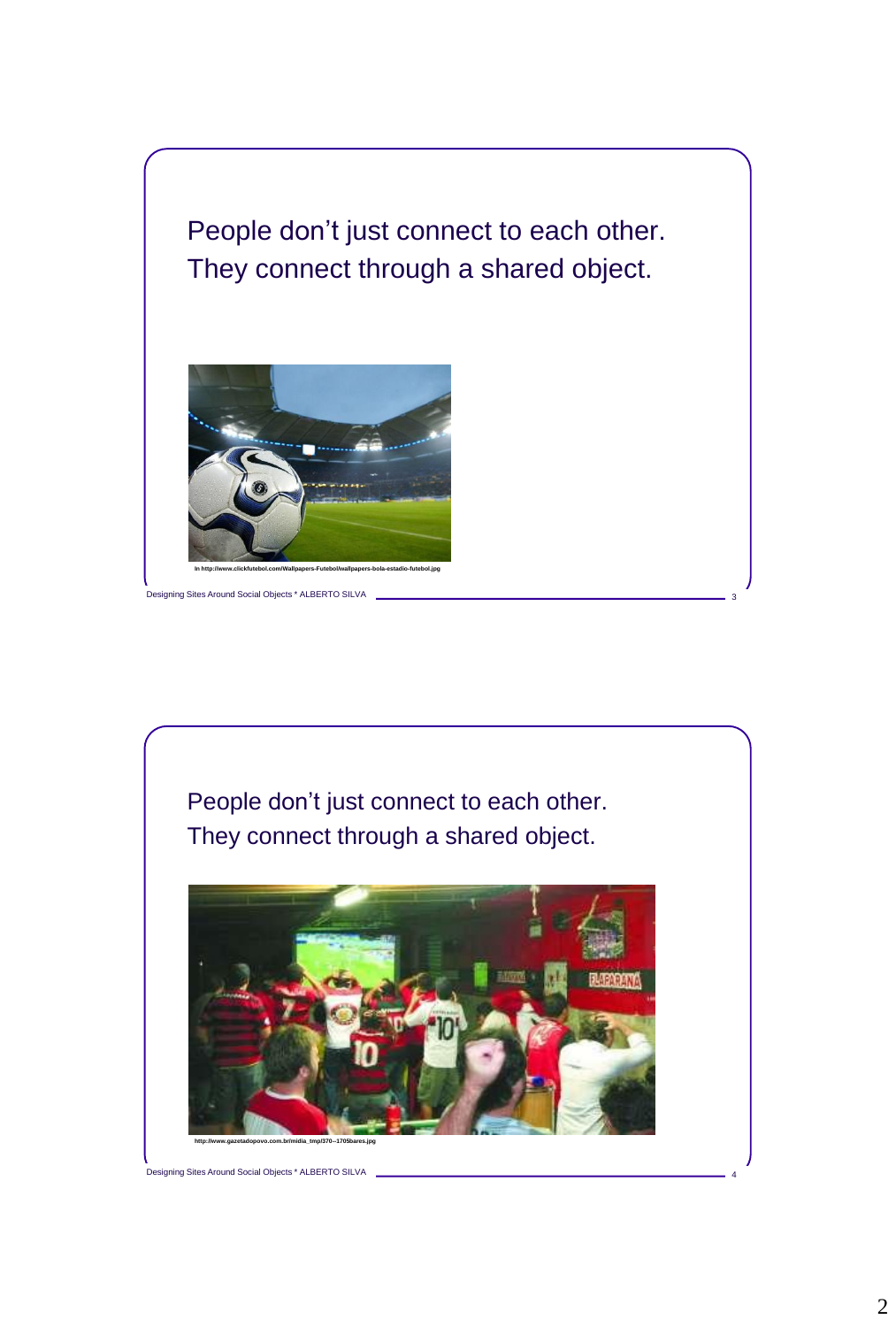

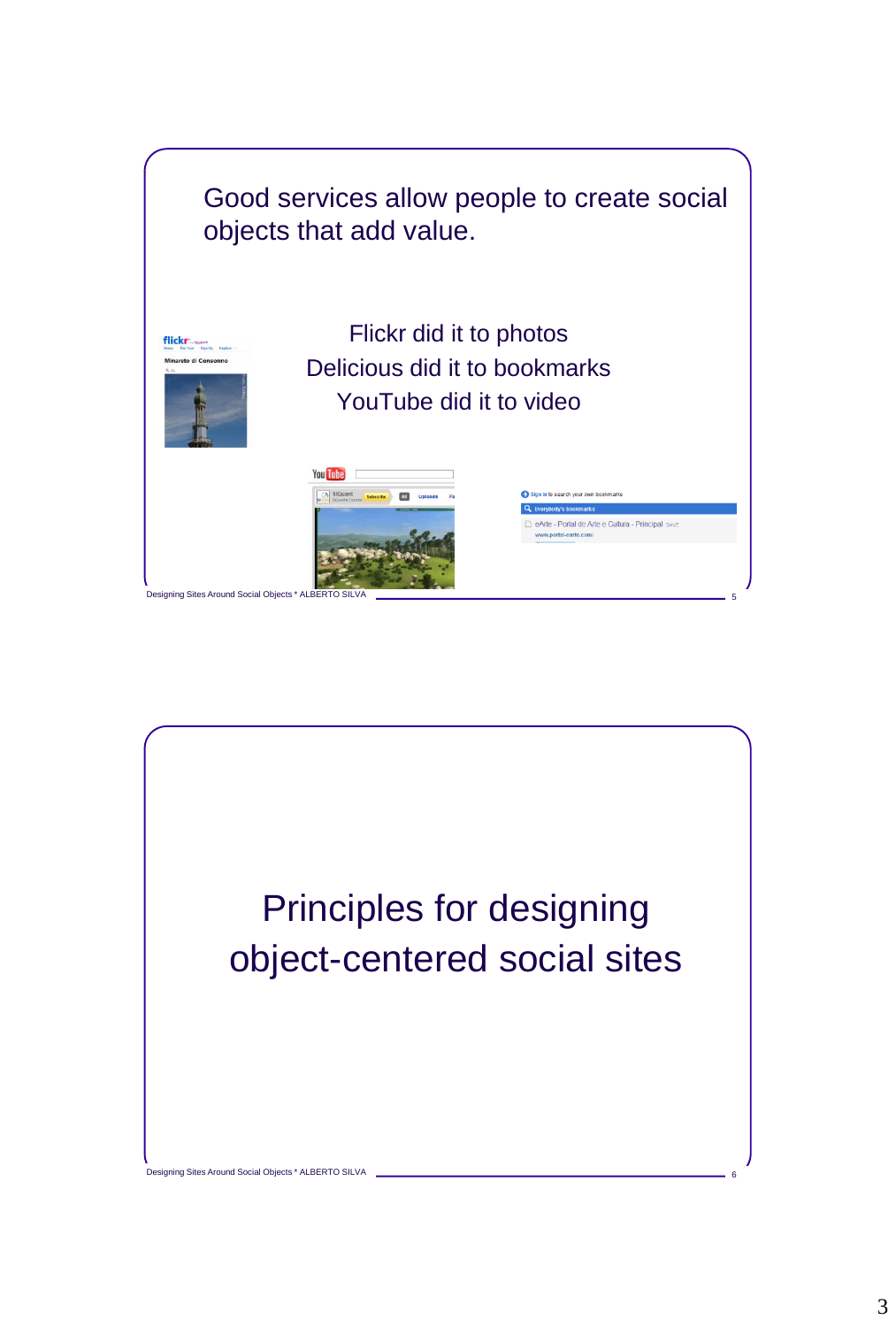

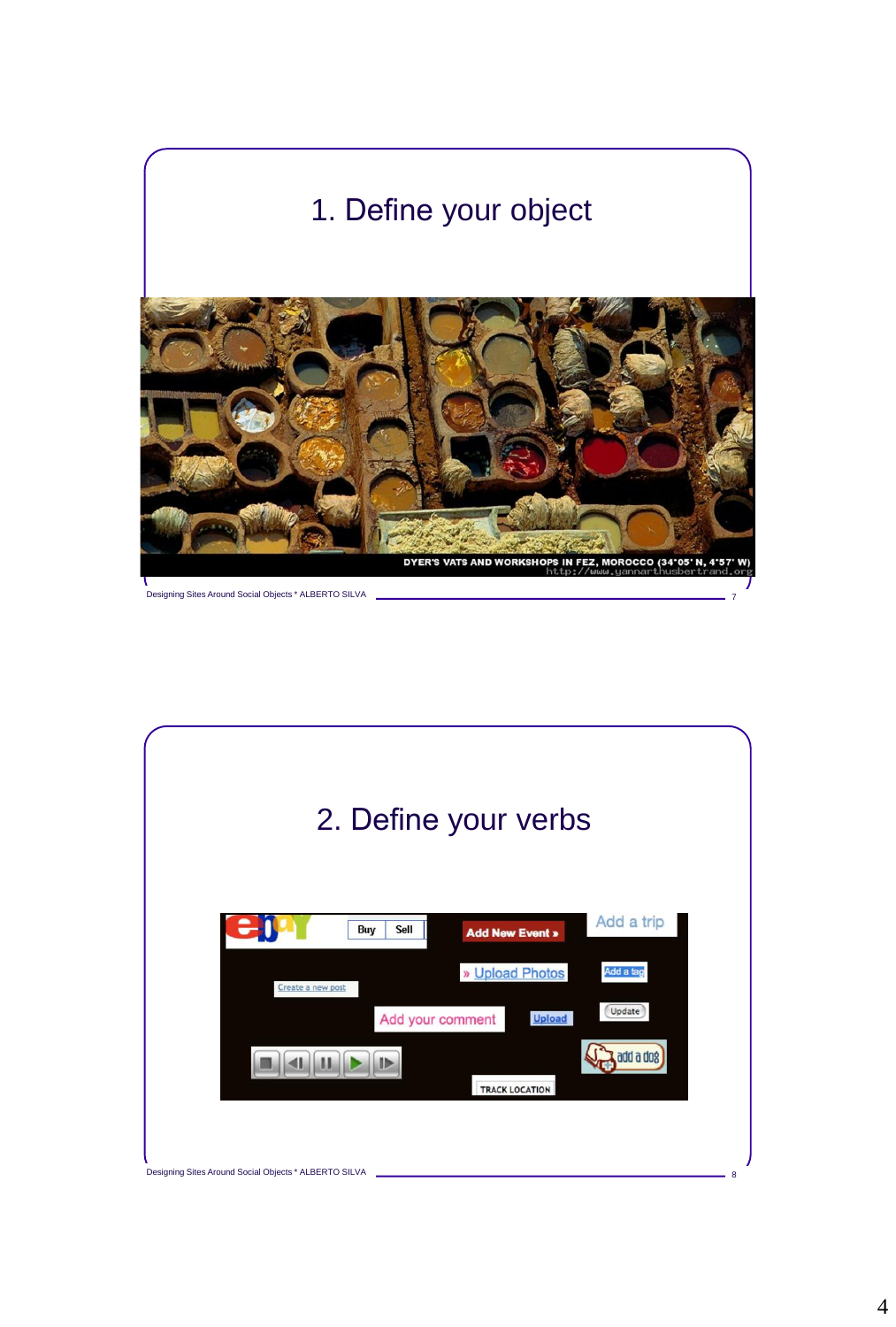## 3. Make the objects shareable

Send/Share Widget Send This Share Application Give Gift Share This Embedding

Designing Sites Around Social Objects \* ALBERTO SILVA 9





Designing Sites Around Social Objects \* ALBERTO SILVA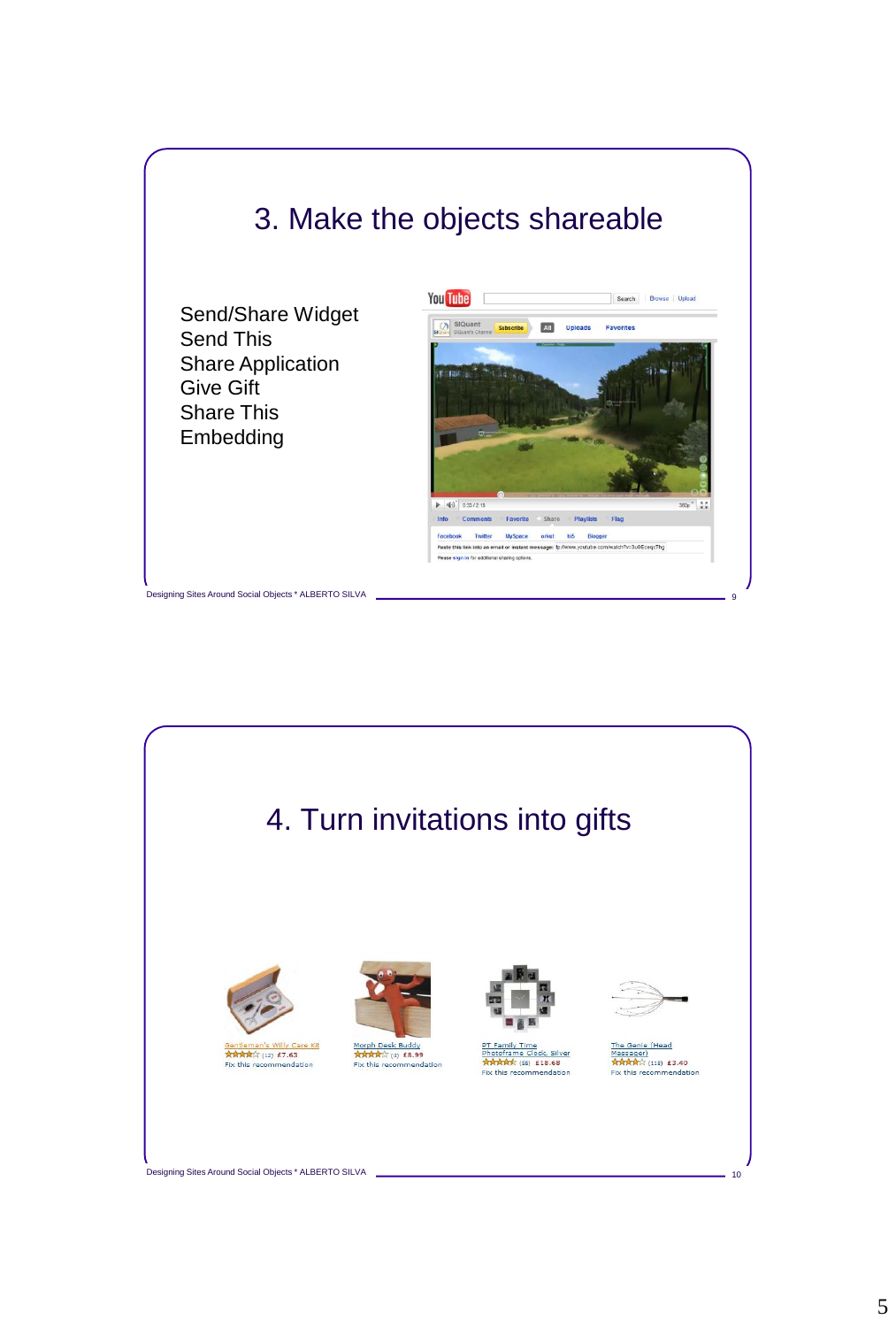

Designing Sites Around Social Objects \* ALBERTO SILVA